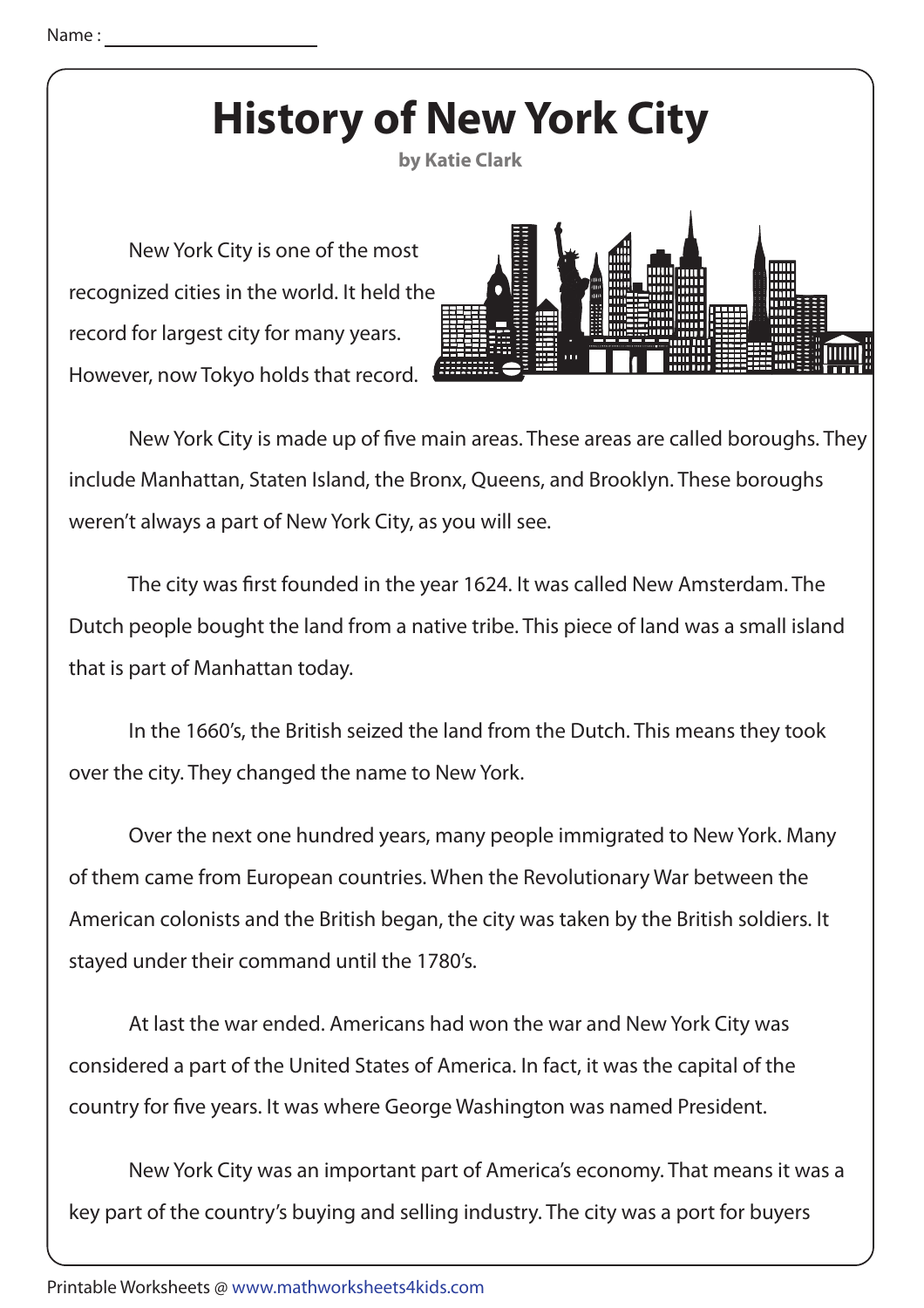and sellers who traded their goods. Southerners sent their crops north to New York City so the goods could be shipped to Europe. Other countries shipped their goods to New York City so the products could be sold in America.

 As the city grew larger and more important, many people moved there to live and work. The city leaders realized they needed more order. They made new streets that were laid out in rows. They also made a water system that would deliver clean water to the people in the city. They even created the New York City Police Department.

 In 1885, New York City received one of America's most well-known landmarks. The Statue of Liberty was a gift from France, and it stands in New York Harbor. It is a beacon of freedom.

Just ten years later, in 1895, New York City shifted into the five boroughs mentioned before. The people who lived in the places called Queens, the Bronx, Brooklyn, and Staten Island made an important decision. They voted to join their cities with Manhattan.

 New York continued to grow. People came from all over the world to live there. This led to a special blend of businesses, art, and cultures.

On September 11, 2001, the city suffered a terrible attack. Airplanes crashed into two buildings that were part of a place called the World Trade Center. Many people died.

 The people of New York City worked hard to heal their city. Other Americans from around the country came to help.

 Today, over 8 million people live there. The city is one of the most diverse in the world. It is a much-loved area for artists, business people, and tourists.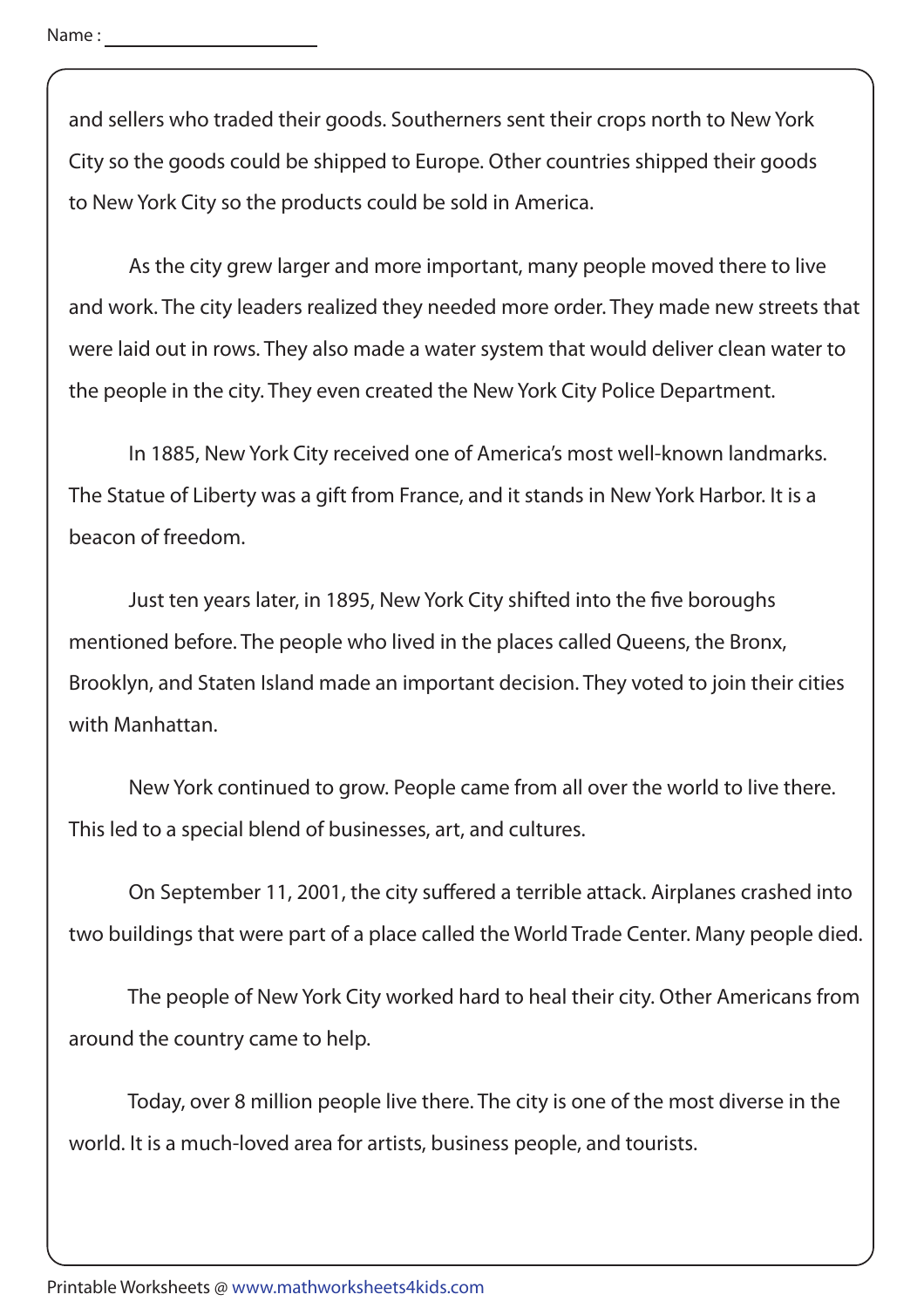|                                                                                | <b>History of New York City</b>                                                                                                            |  |  |
|--------------------------------------------------------------------------------|--------------------------------------------------------------------------------------------------------------------------------------------|--|--|
|                                                                                |                                                                                                                                            |  |  |
|                                                                                |                                                                                                                                            |  |  |
| Write the degrees of comparisons for the given adjectives.                     |                                                                                                                                            |  |  |
| <b>Comparative</b>                                                             | <b>Superlative</b>                                                                                                                         |  |  |
|                                                                                |                                                                                                                                            |  |  |
|                                                                                |                                                                                                                                            |  |  |
|                                                                                |                                                                                                                                            |  |  |
| Give an account of how NYC evolved as a key player in the US economy.          |                                                                                                                                            |  |  |
|                                                                                |                                                                                                                                            |  |  |
| Make a list of economy vocabulary from the passage.                            |                                                                                                                                            |  |  |
|                                                                                |                                                                                                                                            |  |  |
|                                                                                |                                                                                                                                            |  |  |
| Use the below items in sentences and identify if any of these makes figurative |                                                                                                                                            |  |  |
| language.                                                                      |                                                                                                                                            |  |  |
|                                                                                |                                                                                                                                            |  |  |
|                                                                                |                                                                                                                                            |  |  |
|                                                                                | List out the five boroughs of the New York City.<br>a beacon of + abstract noun<br><u> 1989 - Johann Barbara, martin amerikan basar da</u> |  |  |